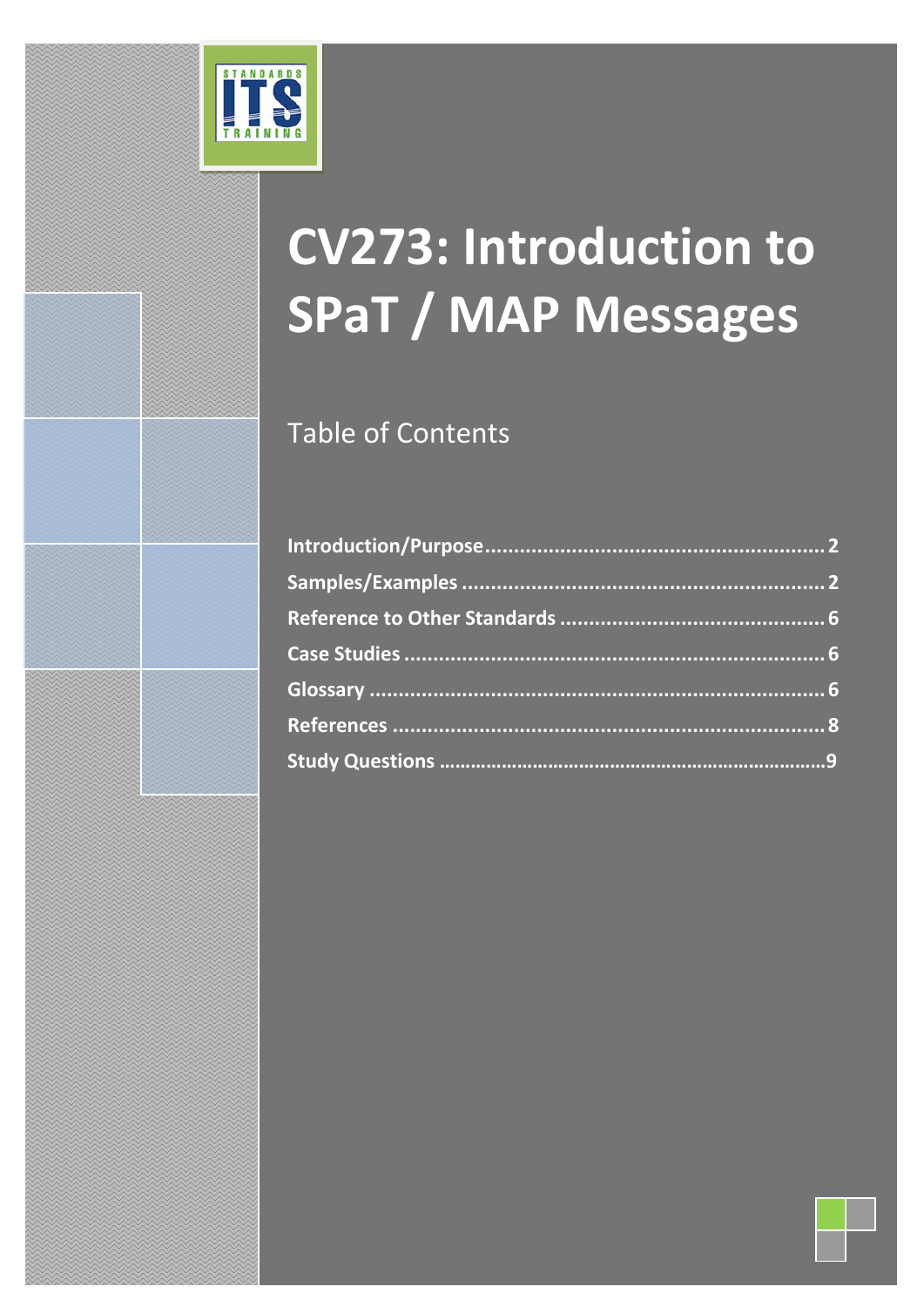## Module Description

This module is an introduction to the *Signal Phase and Timing (SPaT)* and *MAP Data* messages that may be broadcasted at signalized intersections to assist the deployment of applications related to signalized intersections in a connected vehicle environment. These two messages are defined by *SAE J2735\_201603, Dedicated Short Range Communications (DSRC) Message Set Dictionary*. *I101: Using ITS Standards – An Overview*, and *CV261: Vehicle-to-Infrastructure (V2I) ITS Standards for Project Managers*, are recommended prerequisites for participants.

#### 1. Introduction/Purpose

Connected vehicles (CV), a component of the Cooperative Intelligent Transportation System (C-ITS) environment, have the potential to significantly reduce vehicular crashes, provide operators of surface transportation systems with more timely and accurate system performance data to better manage their systems, and provide travelers with access to specific traveler information. To maximize these benefits, agencies should deploy systems that conform to established standards. Proper deployment of standards-conformant equipment and systems will support interoperability, minimize future integration costs, make procurements easier, and facilitate regional and national integration.

The purpose of this module is to introduce transportation managers and specification writers on the purpose and contents of the SPaT and MAP messages, which are key messages exchanged between CV applications related to signalized intersections. The module will focus on two aspects for using the messages - what information can be provided by each standardized message, and implementation considerations related to each message. The implementation considerations will discuss what information needs to be provided to satisfy an operational need of the agency, security considerations, and existing tools to support implementation and efforts to standardize implementation of these two messages to facilitate interoperability, as well as regional and national integration.

#### 2. Samples/Examples

[Figure 1](#page-2-0) is an example of the timing values for a basic signalized intersection. The timestamp and other times are in tenths of a second in the current hour, while eventState is an enumerated value of the current state of the movement, defined in SAE J2735\_201603 (DE\_MovementPhaseState).

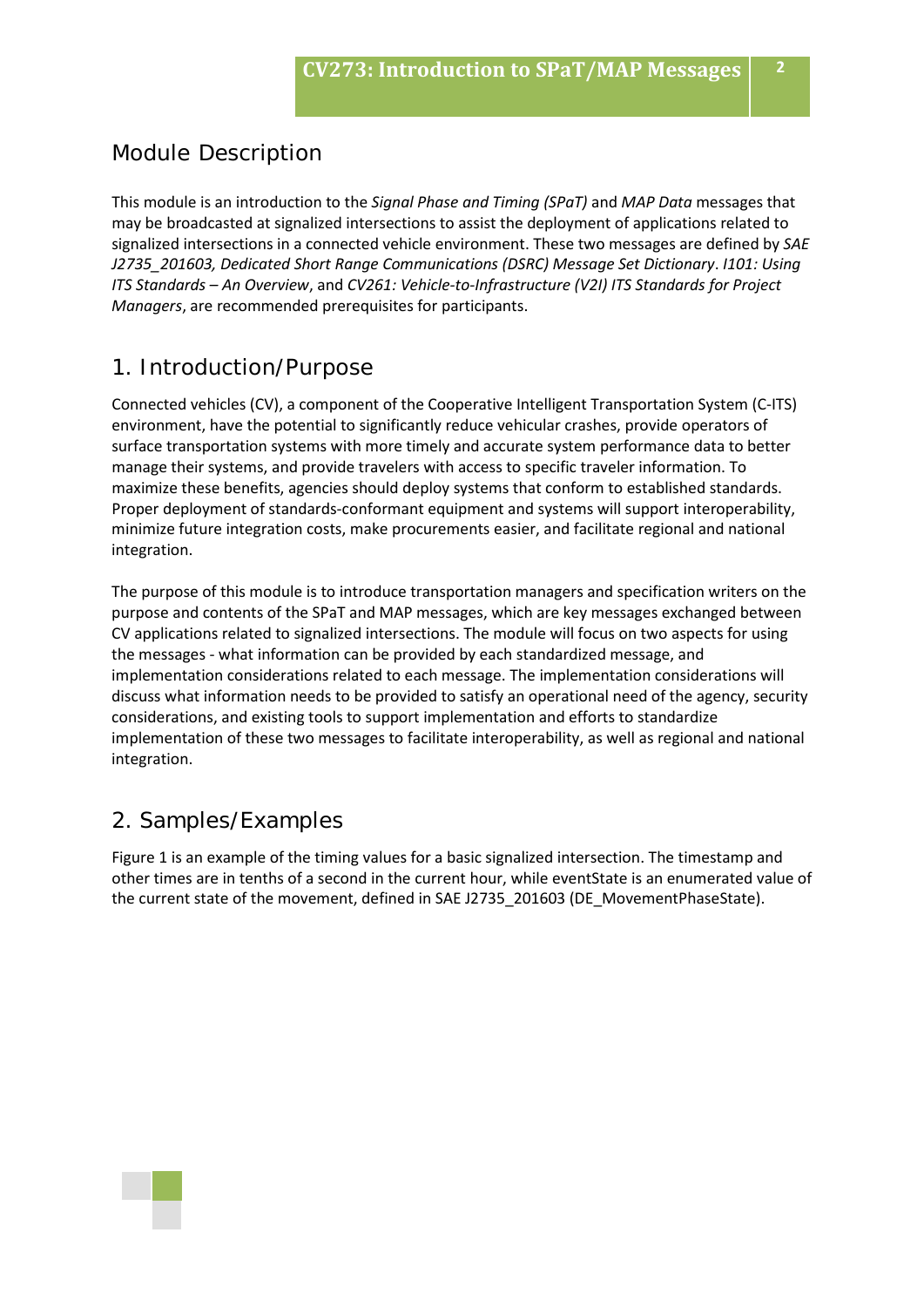| <b>Main Street</b><br>(Channel 1)  | Red:       |             | Minimum Green |            | Extension (une)          | Yellow         |            |                      |            | Red.                     |               |            |
|------------------------------------|------------|-------------|---------------|------------|--------------------------|----------------|------------|----------------------|------------|--------------------------|---------------|------------|
|                                    |            |             |               |            |                          |                |            |                      |            |                          |               |            |
| <b>Cross Street</b><br>(Channel 2) |            |             |               | <b>Red</b> |                          |                |            | <b>Minimum Green</b> |            | Extension <i>lime</i>    | <b>Yellow</b> | Red.       |
|                                    |            |             |               |            |                          |                |            |                      |            |                          |               |            |
|                                    |            | 11:00:00.0  |               | 11:00:12.0 |                          | 11:00:25.5     |            | 11:00:29.0           |            | 11:00:45.0               |               |            |
|                                    | 10:59:58.0 |             | 11:00:06.0    |            | 11:00:24.0               |                | 11:00:27.0 |                      | 11:00:36.0 |                          |               | 11:00:48.0 |
| timeStamp 35980                    |            | $\bf{0}$    | 60            | 120        | 240                      | 255            | 270        | 290                  | 360        | 450                      |               | 480        |
| <b>SignalGroupID 2</b>             |            |             |               |            |                          |                |            |                      |            |                          |               |            |
| startTime 35790                    |            | $\mathbf 0$ | $\bf{0}$      | $\bf{0}$   | 240                      | 240            | 270        | 270                  | 270        | 270                      |               | 270        |
| minEndTime                         | $\bf{0}$   | 120         | 120           | 120        | 270                      | 270            | 410        | 410                  | 410        | 410                      |               | 410        |
| maxEndTime                         | $\bf{0}$   | 240         | 240           | 240        | 270                      | 270            | 500        | 500                  | 500        | 500                      |               | 500        |
| likelyEndTime                      | $\bf{0}$   | 150         | 150           | 240        | 270                      | 270            | 500        | 500                  | 500        | 500                      |               | 500        |
| nextTime                           | $\bf{0}$   | 410         | 410           | 500        | 500                      | 500            | 500        | 500                  | 500        | 500                      |               | 500        |
| eventState                         | 3          | 5           | 5             | 5          | $\overline{\phantom{a}}$ | $\overline{7}$ | 3          | $\mathbf{3}$         | 3          | 3                        |               | 3          |
| <b>SignalGroup 4</b>               |            |             |               |            |                          |                |            |                      |            |                          |               |            |
| startTime 35980                    |            | 35980       | 35980         | 35980      | 35980                    | 35980          | 35980      | 290                  | 290        | 450                      |               | 480        |
| minEndTime                         | 170        | 170         | 170           | 170        | 170                      | 170            | 170        | 360                  | 360        | 480                      |               | 500        |
| maxEndTime                         | 290        | 290         | 290           | 290        | 290                      | 290            | 290        | 450                  | 450        | 480                      |               | 500        |
| likelyEndTime                      | 200        | 200         | 200           | 290        | 290                      | 290            | 290        | 450                  | 450        | 480                      |               | 500        |
| nextTime                           | 200        | 200         | 200           | 290        | 290                      | 290            | 290        | 700                  | 700        | 700                      |               | 700        |
| eventState                         | 3          | 3           | 3             | 3          | 3                        | 3              | 3          | 5                    | 5          | $\overline{\phantom{a}}$ |               | 3          |

Assumes the following: a) fixed 3.0 second yellow and 2.0 second red for both approaches.

b) likely green time of 15.0 seconds for main street and 16.0 seconds for cross street

c) For illustrative purposes only, upon reaching the end of minimum green, actuations extend green times to the full extension time (maximum green)

**Figure 1. Example Timing Chart (Source: NTCIP 1202 v03, Figure 13)**

<span id="page-2-0"></span>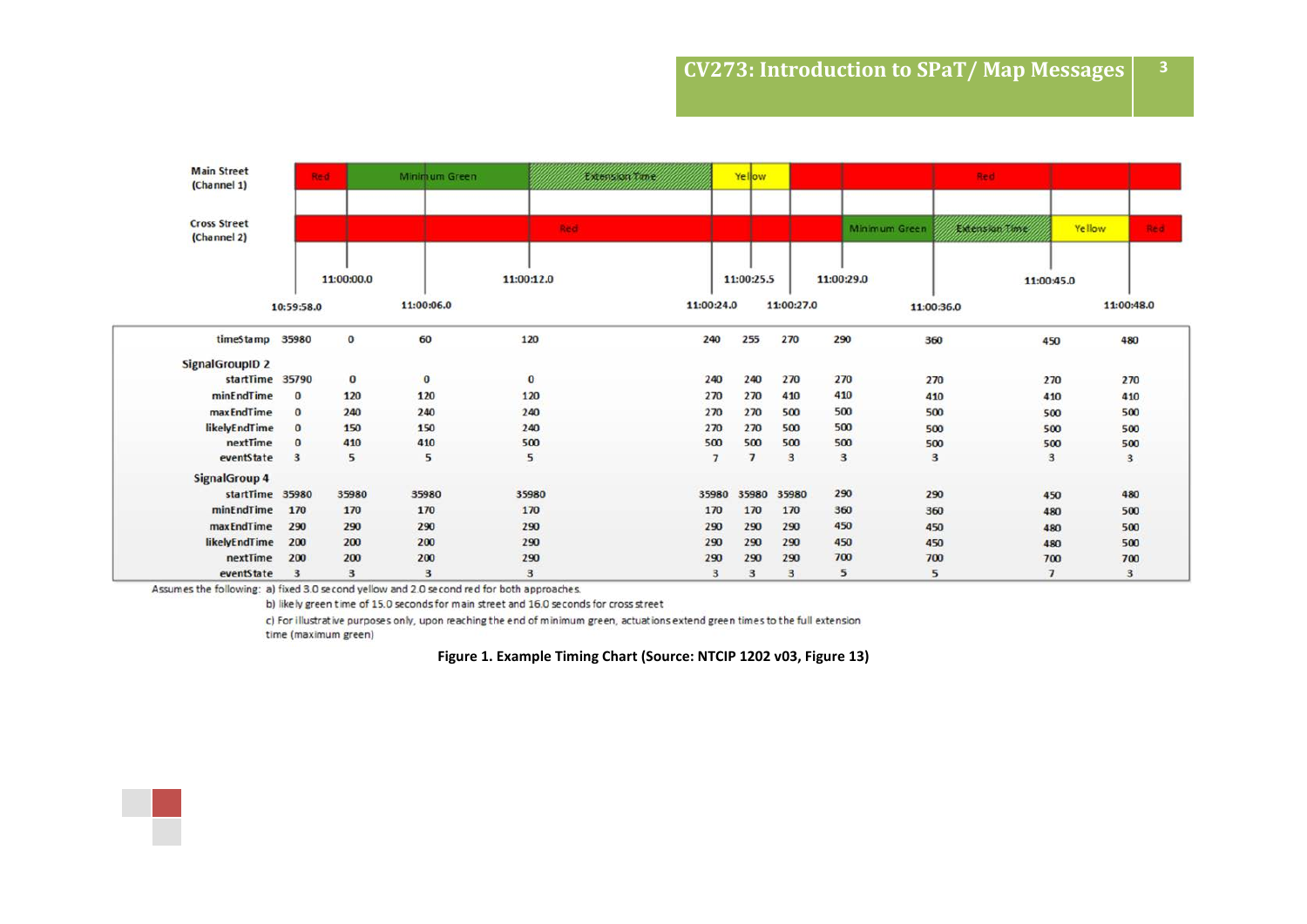[Figure 2](#page-3-0) an[d Figure 3](#page-4-0) presents parts of an example of a use case provided in ISO TS 19091.

| Use Case Name            | Red Light Violation Warning                                                                                                                                                             |  |  |  |
|--------------------------|-----------------------------------------------------------------------------------------------------------------------------------------------------------------------------------------|--|--|--|
| Category                 | Safety                                                                                                                                                                                  |  |  |  |
| Infrastructure Role      | Data provider                                                                                                                                                                           |  |  |  |
| <b>Short Description</b> | This use case describes provision of signal timing information to approaching<br>vehicles to help prevent red light violations                                                          |  |  |  |
| Goal                     | Roadside equipment sends MAP and SPaT in real-time to approaching<br>vehicles, which utilize the information to notify driver of need to stop to avoid<br>potential red light violation |  |  |  |
| <b>Constraints</b>       | RSE transmit performance adequate for approaching vehicles' timely DSRC<br>reception<br>Security Management System in place to allow OBE to check RSE messages                          |  |  |  |
|                          | RSE messages meet minimum performance requirements                                                                                                                                      |  |  |  |
|                          | Intersection approach roadway segments mapped to sufficient accuracy and<br>differentiates lanes governed by each signal phase                                                          |  |  |  |
|                          | Positioning performance adequate to match vehicle with lane-specific signal<br>phases, if applicable                                                                                    |  |  |  |
|                          | OBE driver interface/algorithm with appropriate timing/inputs established                                                                                                               |  |  |  |
| Geographic Scope         | Local signalized intersection & approaching roadway segments                                                                                                                            |  |  |  |
| Actors                   | OBE-equipped vehicles with red light violation warning application                                                                                                                      |  |  |  |
|                          | RSE connected to local traffic signal controller                                                                                                                                        |  |  |  |
| Illustration(example)    | <u>şimmin</u><br><b>Traffic Signal</b><br>Controller<br>$\mathbf{x}$<br>SPaT<br>Roadside<br>2<br><b>Equipment</b><br><b>RSE) Unit</b>                                                   |  |  |  |
| <b>Preconditions</b>     | MAP message reflects current intersection geometry                                                                                                                                      |  |  |  |

Table A.12 - SA2: Red light violation warning

<span id="page-3-0"></span>

**Figure 2 ISO TS 19091 Example Use Case (Part 1)**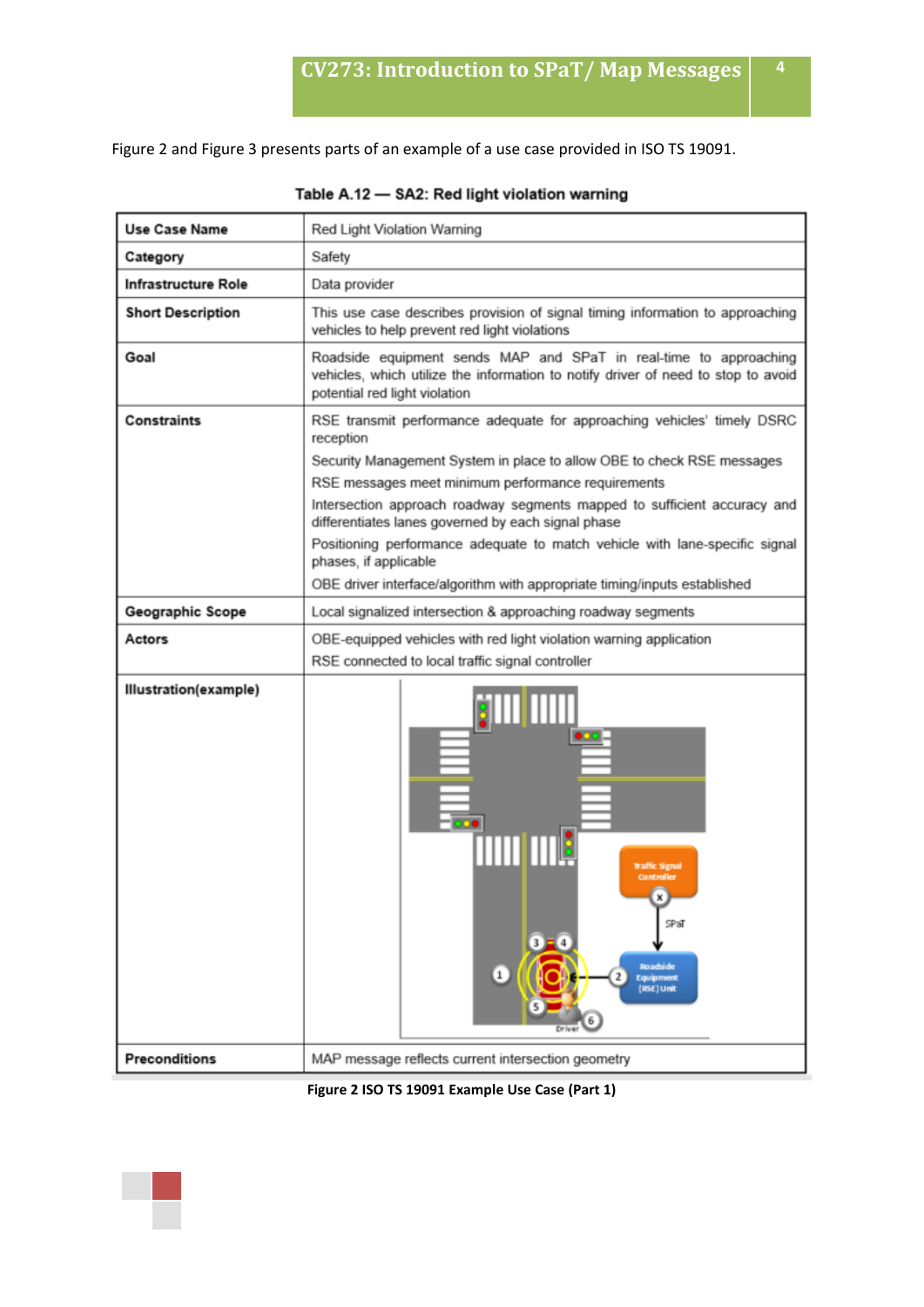| Main flow(example)              | 1. OBE-equipped vehicle enters DSRC range (i.e. for OBE receive/RSE<br>transmit) of RSE (note that if another medium is used, the same assumption<br>applies).         |
|---------------------------------|------------------------------------------------------------------------------------------------------------------------------------------------------------------------|
|                                 | 2. RSE transmits MAP and SPaT information                                                                                                                              |
|                                 | 3. OBE verifies that RSE messages are acceptable (authentic, valid, meet<br>MPR)                                                                                       |
|                                 | 4. OBE matches vehicle location to intersection geometry/lane and associated<br>signal phase                                                                           |
|                                 | 5. OBE determines if vehicle is expected to violate red indication based on<br>vehicle trajectory and other information                                                |
|                                 | 6. If violation is expected, OBE provides information to driver to stop at<br>appropriate time (in time to stop)                                                       |
| Alternate flow(s)               | 4a. OBE also utilizes turn signal information and/or other vehicle parameters to<br>match with signal phase                                                            |
|                                 | 5a. OBE also considers vehicle stopping parameters (e.g. size/weight)                                                                                                  |
|                                 | 6a. OBE utilizes other information (e.g. image processing of traffic light, etc.) as<br>a backup to determine whether information to stop should be provided to driver |
|                                 | 6b. OBE initiates action directly with vehicle if violation is expected                                                                                                |
| <b>Post-conditions</b>          | Vehicle crosses stop bar before red onset or stops on red before entering<br>intersection                                                                              |
| <b>Information Requirements</b> | SPaT:                                                                                                                                                                  |
|                                 | Current Maneuver permitted, remaining time for maneuver, yellow clearance<br>time, red clearance time, next maneuver to be serviced                                    |
|                                 | MAP:                                                                                                                                                                   |
|                                 | Intersection Geometry, Permitted maneuvers                                                                                                                             |
| <b>Issues</b>                   | Determining turn lane prior to approach                                                                                                                                |
|                                 | Violation based on current signal phase vs. future                                                                                                                     |
|                                 | MPR/acceptability of current RSE messages                                                                                                                              |
| Source docs/references          | CEN#1 p. 3; USDOT J2735™SE Candidate Use Case #1, p. 4                                                                                                                 |

<span id="page-4-0"></span>**Figure 3 ISO TS 19091 Example Use Case (Part 2)**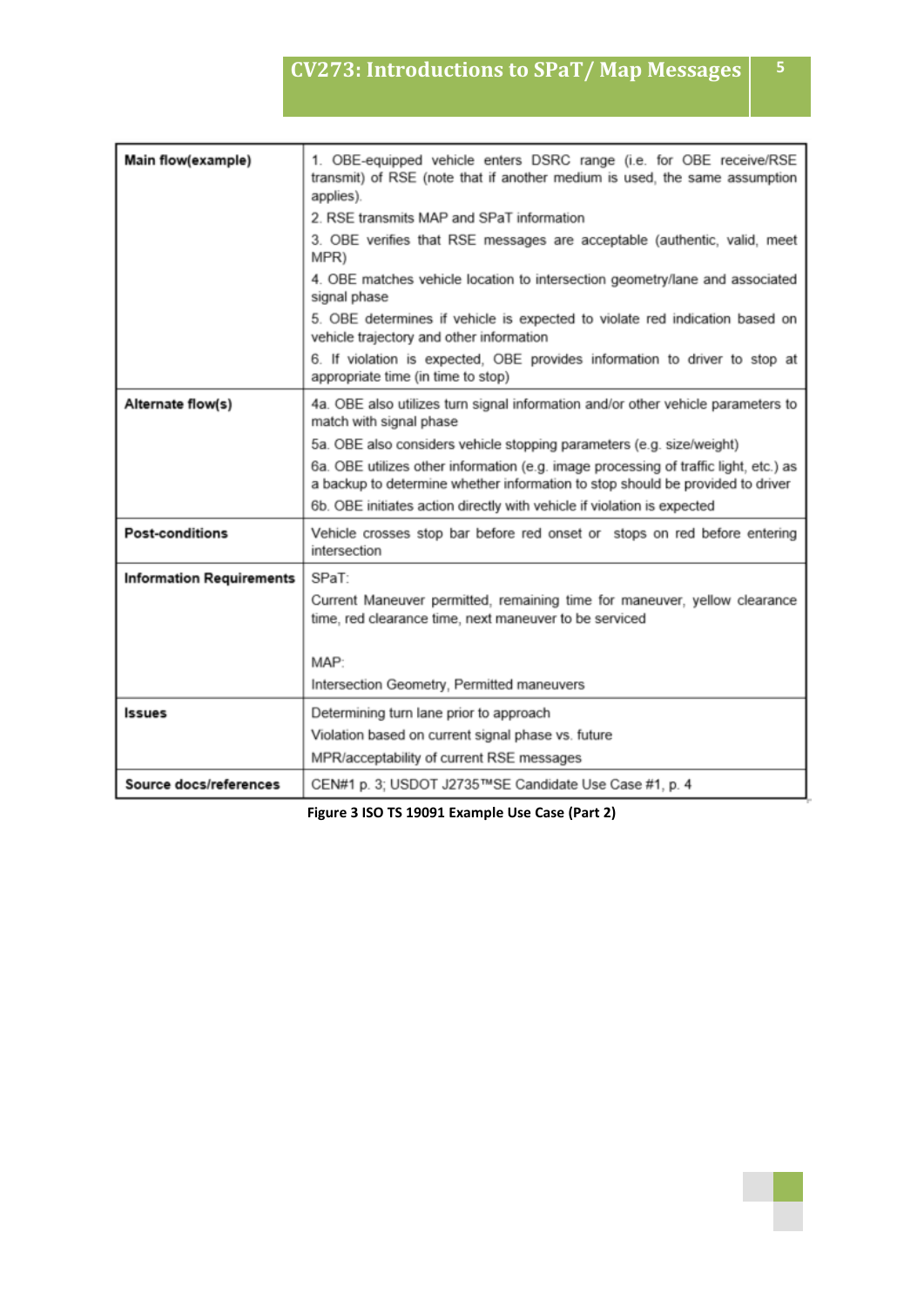## 3. Reference to Other Standards

USDOT

• USDOT ITS Standards Program[, http://www.standards.its.dot.gov/](http://www.standards.its.dot.gov/)

#### IEEE

• IEEE 1609.3-2016 – IEEE Standard for Wireless Access in Vehicular Environments (WAVE) -- Networking Services, IEEE, 2016. [https://standards.ieee.org/standard/1609\\_3-2016.html](https://standards.ieee.org/standard/1609_3-2016.html)

ISO

• ISO/AWI TS 19091 – Intelligent transport systems – Cooperative ITS – Using V2I and I2V communications for applications related to signalized intersections. <https://www.iso.org/standard/73781.html>

NTCIP

• NTCIP 1202 v03, Object Definitions for Actuated Signal Controllers (ASC) Interface, NEMA, May 2019[. http://www.ntcip.org/wp-content/uploads/2019/07/NTCIP-1202v0328A.pdf](http://www.ntcip.org/wp-content/uploads/2019/07/NTCIP-1202v0328A.pdf)

SAE

- SAE J2735 201603 Dedicated Short Range Communications (DSRC) Message Set Dictionary, SAE, [http://standards.sae.org/j2735\\_201603/](http://standards.sae.org/j2735_201603/)
- SAE J2945 201712 Dedicated Short Range Communication (DSRC) Systems Engineering Process Guidance for SAE J2945/X Documents and Common Design Concepts, SAE, [https://www.sae.org/standards/content/j2945\\_201712/](https://www.sae.org/standards/content/j2945_201712/)
- SAE J2945/1 201603 On-Board System Requirements for V2V Safety Communications, SAE, [https://www.sae.org/standards/content/j2945/1\\_201603/](https://www.sae.org/standards/content/j2945/1_201603/)

#### 4. Case Studies

• "SPaT Interoperability Experience in Anaheim, CA", John Thai, P.E. City of Anaheim, Presentation, Annual Conference and Exhibition, 2018. <https://itscalifornia.org/Content/AnnualMeetings/2018/Presentations/S4P1.pdf>

#### 5. Glossary

To include additional descriptions/acronyms used primarily in the module. List out in alphabetical order.

| Term          | <b>Definition</b>                                   |
|---------------|-----------------------------------------------------|
| Data Elements | Smallest named item of data that conveys meaningful |
|               | information and has a defined set of attributes     |
| Data Frames   | Collections of data elements                        |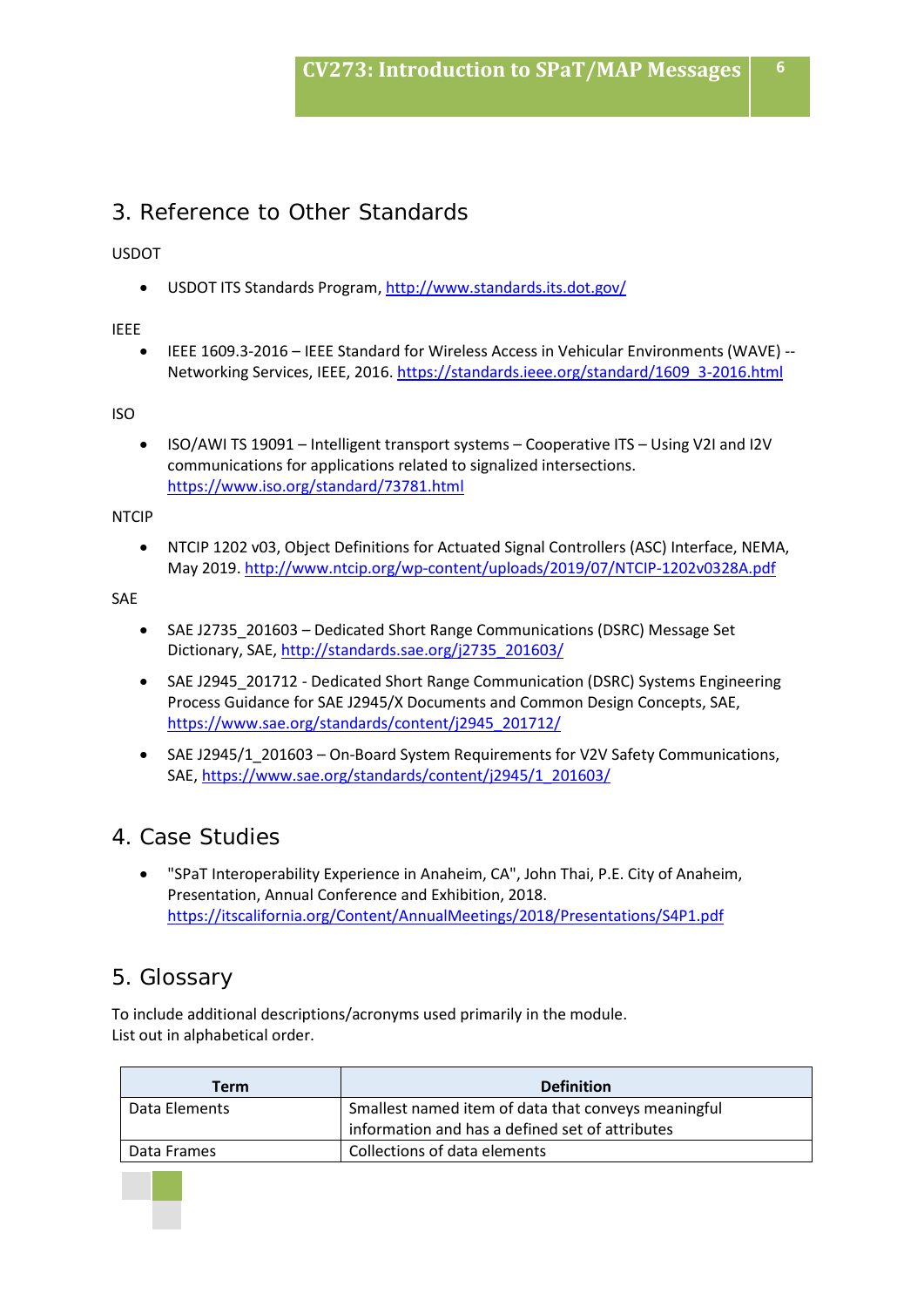| <b>Term</b>                                        | <b>Definition</b>                                                                                                                                                                                                                                                                                                              |
|----------------------------------------------------|--------------------------------------------------------------------------------------------------------------------------------------------------------------------------------------------------------------------------------------------------------------------------------------------------------------------------------|
| <b>Intelligent Transportation</b><br>Systems (ITS) | Systems that apply data processing and data communications to<br>surface transportation, to increase safety and efficiency. ITS<br>systems will often integrate components and users from many<br>domains, both public and private.                                                                                            |
| Interoperability                                   | The ability of two or more systems or components to exchange<br>information and to use the information that has been<br>exchanged. The dependence of the CV Environment on<br>successful exchange of data between independent components<br>results in a requirement that all V2I deployments.                                 |
| <b>MAP</b>                                         | A message containing roadway geometric information. See SAE<br>J2735.                                                                                                                                                                                                                                                          |
| Message                                            | A structured string of data elements used to convey information.                                                                                                                                                                                                                                                               |
| On-Board Unit (OBU)                                | This term refers to the complement of equipment located in the<br>vehicle for the purpose of supporting the vehicle side of the<br>applications. It is likely to include the DSRC radios, other radio<br>equipment, message processing, driver interface, and other<br>applications to support the use cases described herein. |
| Revocable lane                                     | A lane definition that can be enabled or disabled. Each revocable<br>lane represents a possible regulatory state for a given physical<br>lane. Whether the lane is enabled or disabled is broadcasted in<br>the SPaT message.                                                                                                  |
| Roadside Unit (RSU)                                | Devices that serve as the demarcation component between<br>vehicles and other mobile devices and existing traffic equipment.<br>Note: From DSRC Roadside Unit (RSU) Specification Document<br>V4.1.                                                                                                                            |
| Signal Phase and Timing<br>(SPaT)                  | A message type that describes the current state of a signal<br>system and its phases and relates this to the specific lanes (and<br>therefore to maneuvers and approaches) in the intersection. See<br>SAE J2735.                                                                                                              |

| <b>BSM</b>  | <b>Basic Safety Message</b>                                |
|-------------|------------------------------------------------------------|
| C-ITS       | Cooperative Intelligent Transportation System              |
| CV          | <b>Connected Vehicle</b>                                   |
| <b>GNSS</b> | <b>Global Navigation Satellite System</b>                  |
| GPS         | <b>Global Positioning System</b>                           |
| IEEE        | Formerly Institute of Electrical and Electronics Engineers |
| ISO         | <b>International Standards Organization</b>                |
| <b>ITS</b>  | <b>Intelligent Transportation Systems</b>                  |
| <b>NMEA</b> | National Marine Electronics Association Message            |
| OBU         | <b>On-Board Unit</b>                                       |
| PRL         | <b>Protocol Requirements List</b>                          |
| RSU         | Roadside Unit                                              |
| <b>RTCM</b> | Radio Technical Commission for Maritime Services Message   |
| SAE         | Formerly Society of Automotive Engineers International     |
| SPaT        | Signal Phase and Timing                                    |
|             |                                                            |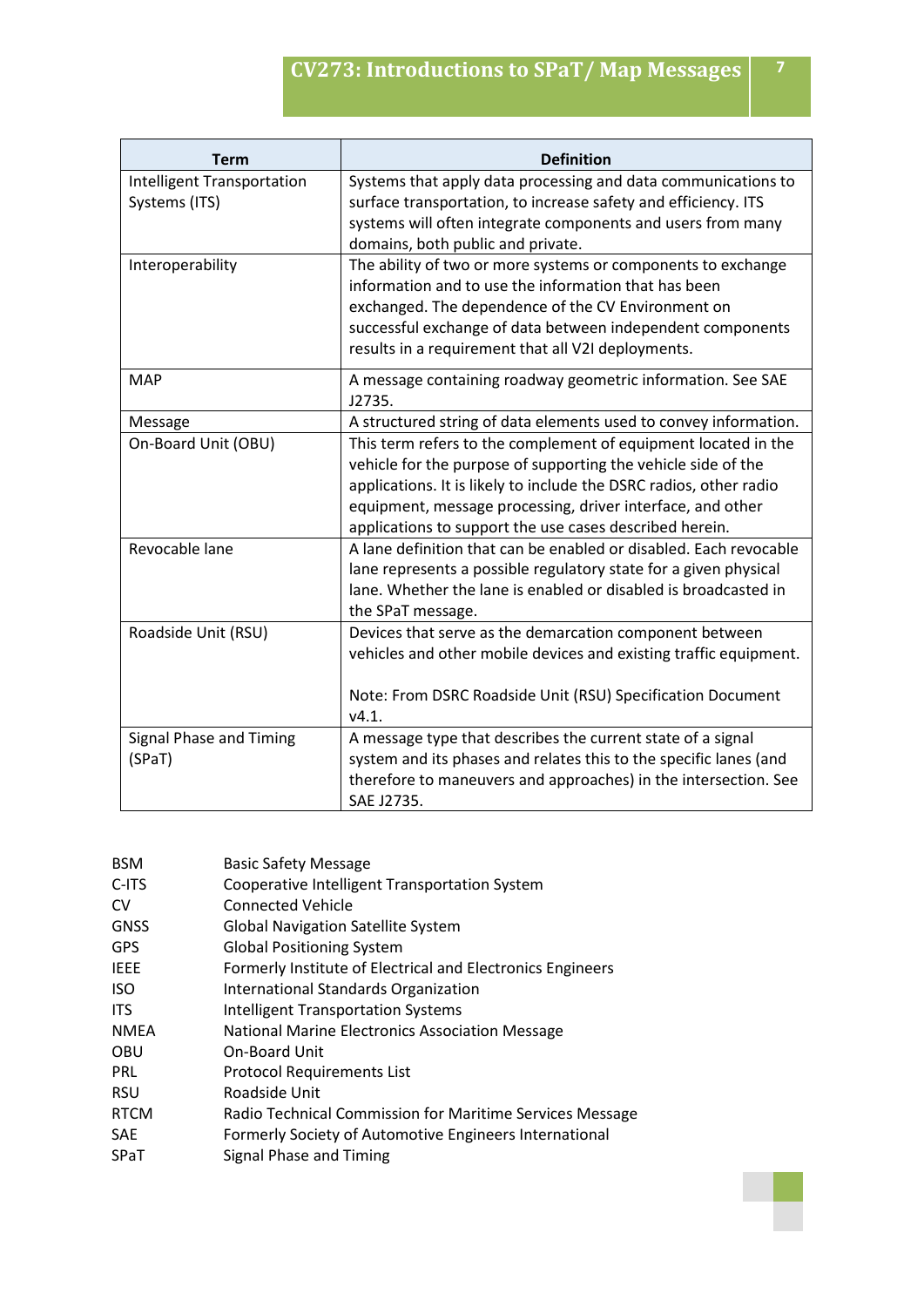SRM Signal Request Message SSM Signal Status Message TS Technical Specification USDOT United States Department of Transportation V2I Vehicle-to-Infrastructure V2V Vehicle-to-Vehicle

#### 6. References

Connected Vehicle Basics

- ITS ePrimer Module 13: Connected Vehicles. <http://www.pcb.its.dot.gov/eprimer/module13.aspx>
- Research and Innovative Technology Administration, "T3 Webinar: Connected Vehicle Basics." http://www.pcb.its.dot.gov/t3/s140424 cv\_basics.asp
- Federal Highway Administration, "Connected Vehicles Environment Fundamentals 101", [http://sp.stsmo.transportation.org/Documents/ConnectedVehiclesToInfrastructure101\\_Pres](http://sp.stsmo.transportation.org/Documents/ConnectedVehiclesToInfrastructure101_PresentationRev7.pdf) [entationRev7.pdf](http://sp.stsmo.transportation.org/Documents/ConnectedVehiclesToInfrastructure101_PresentationRev7.pdf)
- CITE Consortium for ITS Training and Education, "Regional Operations Forums: Connected Vehicles and the Future of Transportation"[, https://youtu.be/HNS17Iq9QCw](https://youtu.be/HNS17Iq9QCw)
- ITE Connected Vehicle Support Project, [https://www.ite.org/technical-resources/connected](https://www.ite.org/technical-resources/connected-vehicle/)[vehicle/](https://www.ite.org/technical-resources/connected-vehicle/)

Deployment (General)

- Research and Innovative Technology Administration, Connected Vehicle Research, [http://www.its.dot.gov/research\\_areas/connected\\_vehicle.htm](http://www.its.dot.gov/research_areas/connected_vehicle.htm)
- Research and Innovative Technology Administration, DSRC Fact Sheet, [http://www.its.dot.gov/factsheets/dsrc\\_factsheet.htm](http://www.its.dot.gov/factsheets/dsrc_factsheet.htm)
- U.S. Government Accountability Office Intelligent Transportation Systems: Vehicle-to-Infrastructure Technologies Expected to Offer Benefits, but Deployment Challenges Exist, GAO-15-775, Published Sept 15, 2015,<http://gao.gov/products/GAO-15-775>
- 2019 Urban Mobility Report, Texas A&M University,<https://mobility.tamu.edu/umr/>
- National Operations Center of Excellence, Implementation Guide, SPAT Challenge, <https://transportationops.org/spatchallenge/resources/Implementation-Guide>
- USDOT, Connected Vehicle Pilot Deployment Program[, https://www.its.dot.gov/pilots/](https://www.its.dot.gov/pilots/)

SAE International

- SAE J3067 Candidate Improvements to Dedicated Short Range Communications (DSRC) Message Set Dictionary [SAE J2735] Using Systems Engineering Methods, SAE, [http://standards.sae.org/j3067\\_201408/](http://standards.sae.org/j3067_201408/)
- SAE J2945/A Recommended Practices for MAP/SPaT Message Development SAE International, Proposed
- SAE J2945/B Recommended Practices for Signal Preemption Message Development SAE International, Proposed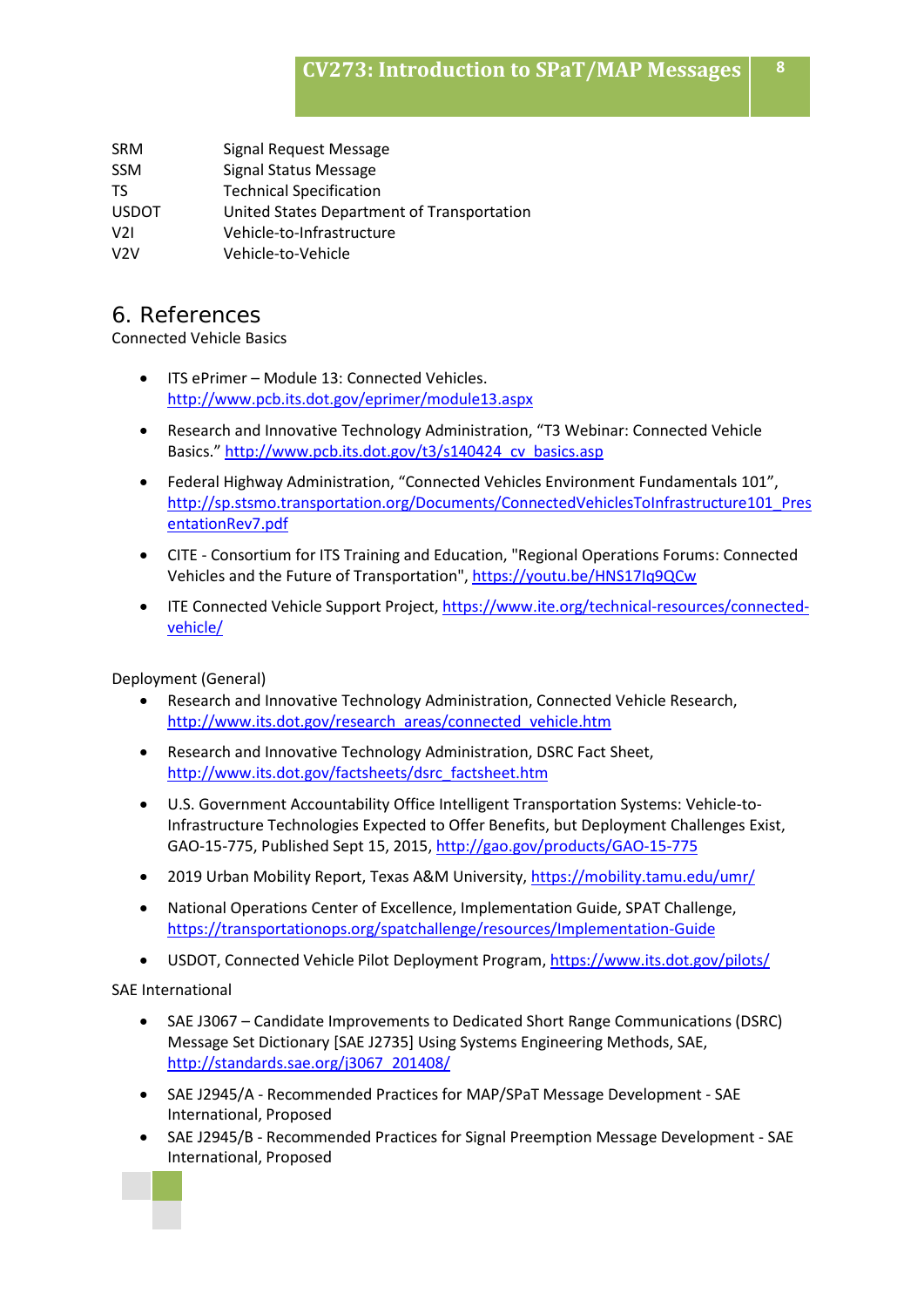#### 7. Study Questions

- 1. Which of the following user needs for a signalized intersection is not addressed with SPaT data?
	- a. Receive currently allowed vehicle movements
	- b. Receive lane location descriptions
	- c. Receive suggested vehicle speeds
	- d. Receive estimated times when signal indications will change
- 2. Signal timing information for how many intersections can be included in a single SPaT message?
	- a. Only one signalized intersection
	- b. Only one signalized and one non-signalized intersection
	- c. Up to two signalized intersections along an arterial
	- d. Up to 32 signalized intersections
- 3. Which of the following attributes for a lane is included in a MAP message?
	- a. The centerline locations of a lane
	- b. The permitted direction of travel of the lane
	- c. The permitted vehicle types that may use the lane
	- d. All of the above
- 4. When broadcasting SPaT and MAP messages, which of the following issues must be considered?
	- a. Only one intersection is described in each SPaT and MAP message
	- b. All MAP messages must be accompanied by a SPaT message
	- c. Other standards may limit the number of bytes in a message
	- d. SPaT and MAP messages must use the same broadcast rate